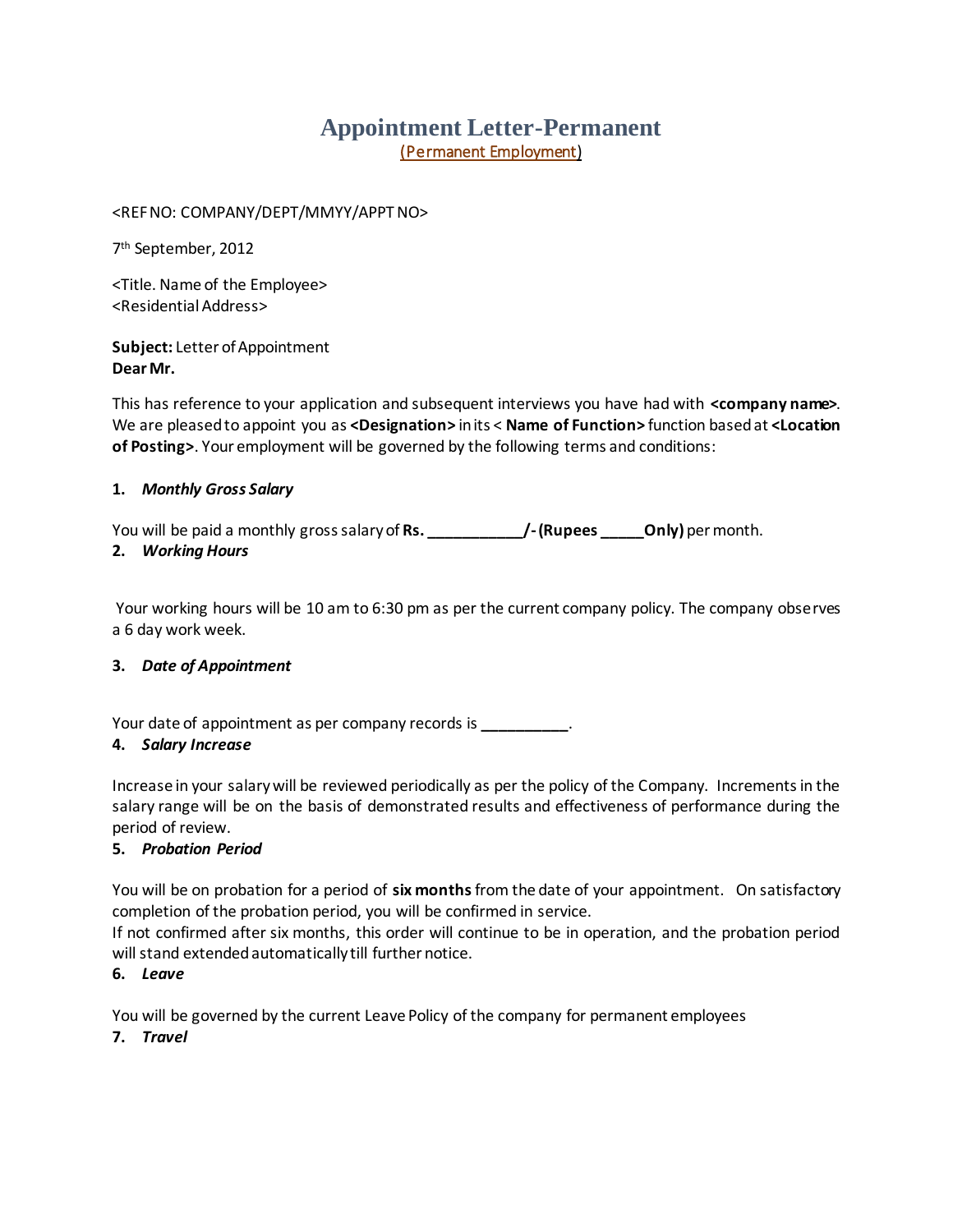Whenever you are required to undertake travel on Company work, you will be reimbursed travel expenses as per Company rules.

#### **8.** *Responsibilities*

In view of your office, you must effectively perform to ensure results. Your performance would be reviewed as per the Company's Performance Management System.

#### **9.** *Retirement Age*

The normal retirement age for all employees is **60 years**.

#### **10.** *Notice Period*

While on probation, this appointment may be terminated by either side by giving **seven days notice**, or **seven days salary in lieu of notice period**.

On confirmation, this appointment may be terminated by either side by giving **one months**' notice or **one** months' salary in lieu of notice period.

Should you resign after confirmation, the Company will have the option to accept your resignation either with immediate effect, and pay you three months' salary in lieu of notice period or accept it effective any day up to the end of the notice period and pay you salary for the remaining period from the acceptance of resignation till the end of the notice period.

#### **11.** *Transfer*

You will be liable to be transferred to any other department or establishment or branch or subsidiary of the Company in India or abroad. In such a case, you will be governed by the terms and conditions of service as applicable to the new assignment.

#### **12.** *Other work*

Your position with the Company calls for whole time employment and you will devote yourself exclusively to the business of the Company. You will not take up any other work for remuneration (part time or otherwise) or work on advisory capacity or be interested directly or indirectly (except as shareholder or debenture holder) in any other trade or business during your employment with the Company, without written permission from the Company.

#### **13.** *Conflict of Interest*

You will not seek full time or part time job or be involved in any way with competitor's business activities either directly or indirectly during your employment with the Company, and for a period of 12 months in the event of cessation of your employment with the Company.

#### **14.** *Confidential Information*

You will not, at any time, without the consent of the Company disclose or divulge or make public except under legal obligation, any information regarding Company's affairs of administration or research carried out, whether the same may be confided to you or become known to you, in the course of your service or otherwise.